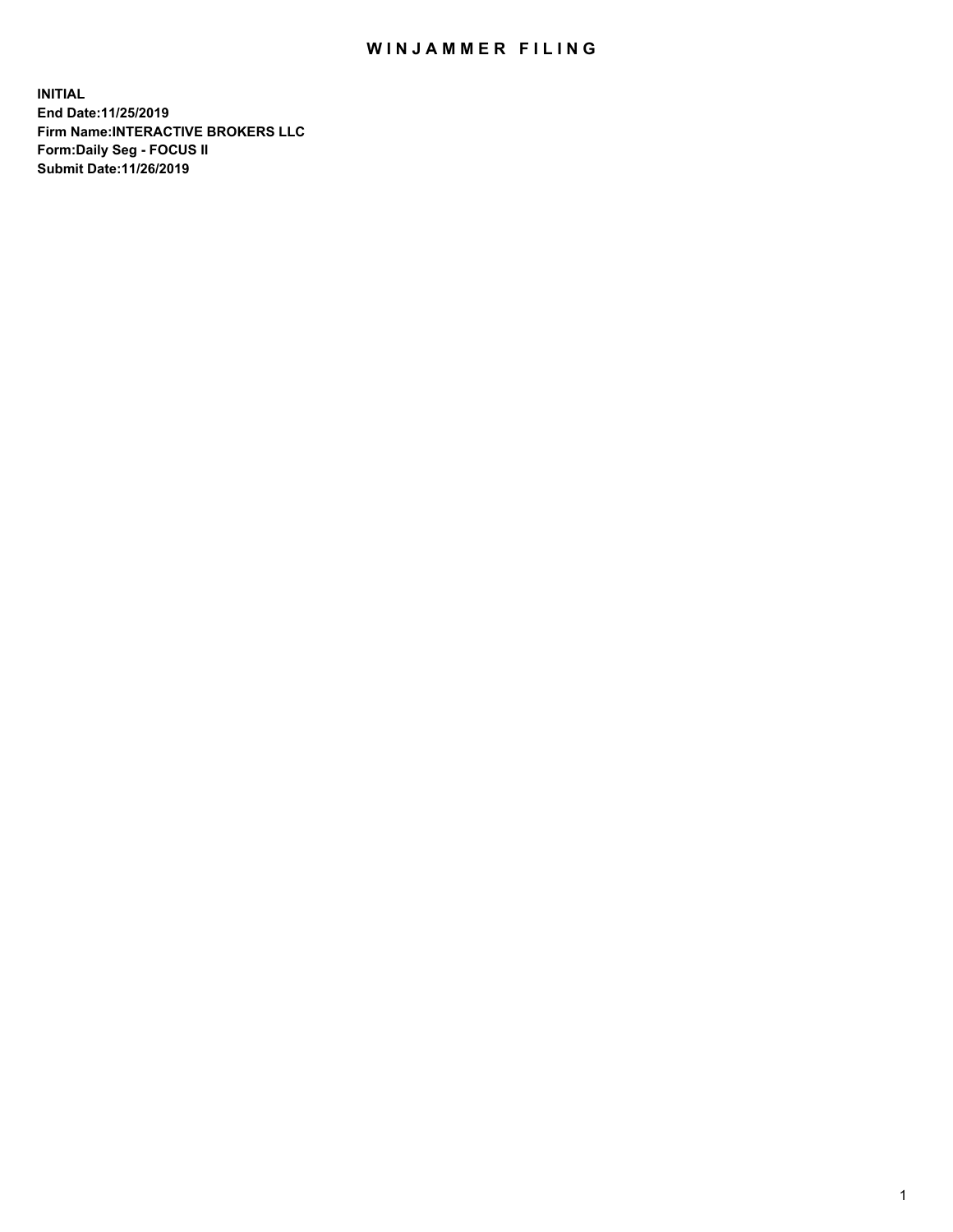**INITIAL End Date:11/25/2019 Firm Name:INTERACTIVE BROKERS LLC Form:Daily Seg - FOCUS II Submit Date:11/26/2019 Daily Segregation - Cover Page**

| Name of Company                                                                                                                                                                                                                                                                                                                | <b>INTERACTIVE BROKERS LLC</b>                                                                 |
|--------------------------------------------------------------------------------------------------------------------------------------------------------------------------------------------------------------------------------------------------------------------------------------------------------------------------------|------------------------------------------------------------------------------------------------|
| <b>Contact Name</b>                                                                                                                                                                                                                                                                                                            | James Menicucci                                                                                |
| <b>Contact Phone Number</b>                                                                                                                                                                                                                                                                                                    | 203-618-8085                                                                                   |
| <b>Contact Email Address</b>                                                                                                                                                                                                                                                                                                   | jmenicucci@interactivebrokers.c<br>om                                                          |
| FCM's Customer Segregated Funds Residual Interest Target (choose one):<br>a. Minimum dollar amount: : or<br>b. Minimum percentage of customer segregated funds required:% ; or<br>c. Dollar amount range between: and; or<br>d. Percentage range of customer segregated funds required between:% and%.                         | $\overline{\mathbf{0}}$<br>$\overline{\mathbf{0}}$<br>155,000,000 245,000,000<br>00            |
| FCM's Customer Secured Amount Funds Residual Interest Target (choose one):<br>a. Minimum dollar amount: ; or<br>b. Minimum percentage of customer secured funds required:%; or<br>c. Dollar amount range between: and; or<br>d. Percentage range of customer secured funds required between:% and%.                            | $\overline{\mathbf{0}}$<br>$\overline{\mathbf{0}}$<br>80,000,000 120,000,000<br>0 <sub>0</sub> |
| FCM's Cleared Swaps Customer Collateral Residual Interest Target (choose one):<br>a. Minimum dollar amount: ; or<br>b. Minimum percentage of cleared swaps customer collateral required:% ; or<br>c. Dollar amount range between: and; or<br>d. Percentage range of cleared swaps customer collateral required between:% and%. | $\frac{0}{0}$<br>0 <sub>0</sub><br>0 <sub>0</sub>                                              |

Attach supporting documents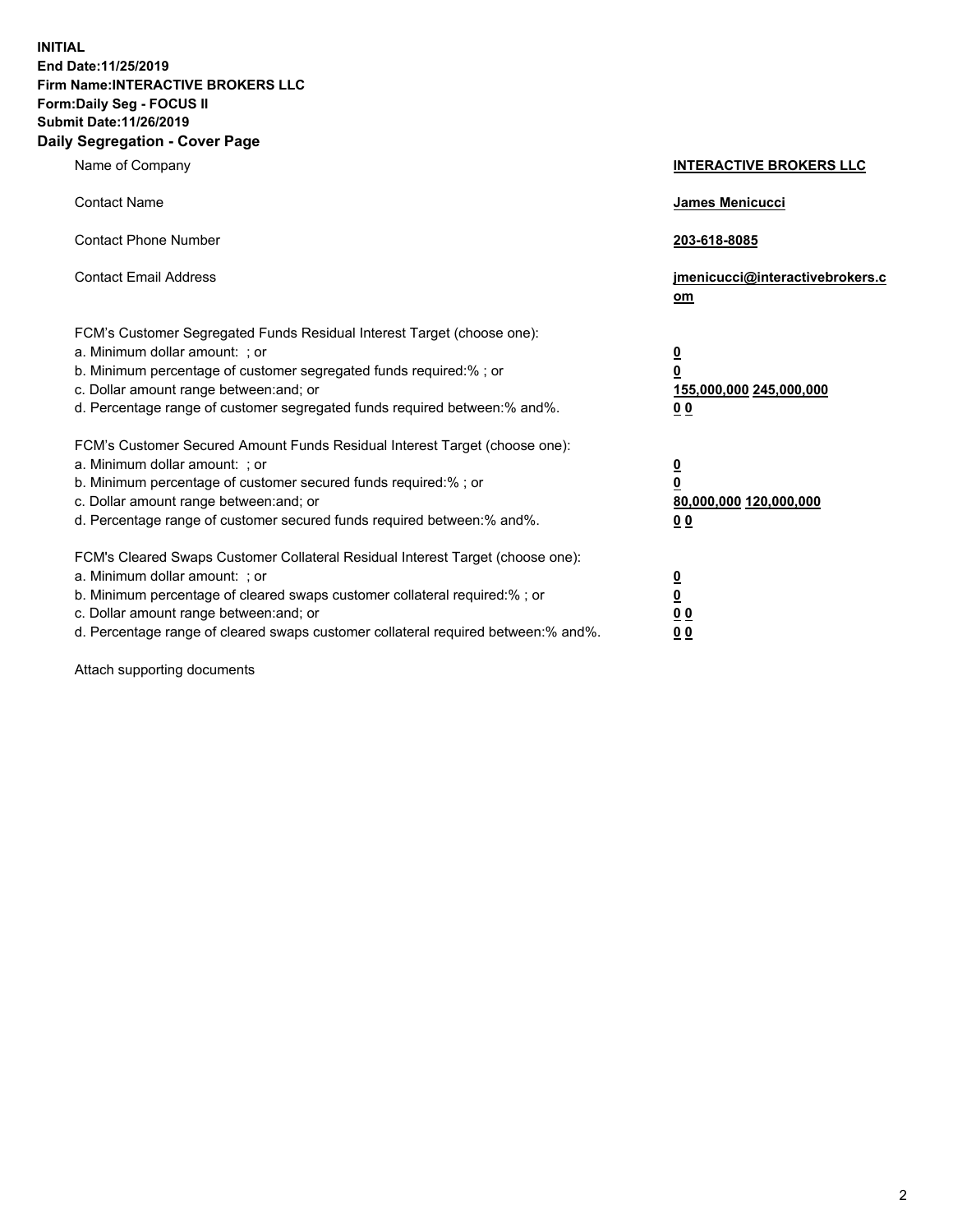## **INITIAL End Date:11/25/2019 Firm Name:INTERACTIVE BROKERS LLC Form:Daily Seg - FOCUS II Submit Date:11/26/2019**

|            | <b>Daily Segregation - Secured Amounts</b>                                                           |                                   |
|------------|------------------------------------------------------------------------------------------------------|-----------------------------------|
|            | Foreign Futures and Foreign Options Secured Amounts                                                  |                                   |
|            | Amount required to be set aside pursuant to law, rule or regulation of a foreign                     | $0$ [7305]                        |
|            | government or a rule of a self-regulatory organization authorized thereunder                         |                                   |
| 1.         | Net ledger balance - Foreign Futures and Foreign Option Trading - All Customers                      |                                   |
|            | A. Cash                                                                                              | 493,881,492 [7315]                |
|            | B. Securities (at market)                                                                            | $0$ [7317]                        |
| 2.         | Net unrealized profit (loss) in open futures contracts traded on a foreign board of trade            | 13,015,983 [7325]                 |
| 3.         | Exchange traded options                                                                              |                                   |
|            | a. Market value of open option contracts purchased on a foreign board of trade                       | 104,005 [7335]                    |
|            | b. Market value of open contracts granted (sold) on a foreign board of trade                         | $-64,983$ [7337]                  |
| 4.         | Net equity (deficit) (add lines 1.2. and 3.)                                                         | 506,936,497 [7345]                |
| 5.         | Account liquidating to a deficit and account with a debit balances - gross amount                    | 3,421 [7351]                      |
|            | Less: amount offset by customer owned securities                                                     | 0 [7352] 3,421 [7354]             |
| 6.         | Amount required to be set aside as the secured amount - Net Liquidating Equity                       | 506,939,918 [7355]                |
|            | Method (add lines 4 and 5)                                                                           |                                   |
| 7.         | Greater of amount required to be set aside pursuant to foreign jurisdiction (above) or line          | 506,939,918 [7360]                |
|            | 6.                                                                                                   |                                   |
|            | FUNDS DEPOSITED IN SEPARATE REGULATION 30.7 ACCOUNTS                                                 |                                   |
| 1.         | Cash in banks                                                                                        |                                   |
|            | A. Banks located in the United States                                                                | 30,160,598 [7500]                 |
|            | B. Other banks qualified under Regulation 30.7                                                       | 0 [7520] 30,160,598 [7530]        |
| 2.         | Securities                                                                                           |                                   |
|            | A. In safekeeping with banks located in the United States                                            | 493,103,875 [7540]                |
|            | B. In safekeeping with other banks qualified under Regulation 30.7                                   | 0 [7560] 493,103,875 [7570]       |
| 3.         | Equities with registered futures commission merchants                                                |                                   |
|            | A. Cash                                                                                              | $0$ [7580]                        |
|            | <b>B.</b> Securities                                                                                 | $0$ [7590]                        |
|            | C. Unrealized gain (loss) on open futures contracts                                                  | $0$ [7600]                        |
|            | D. Value of long option contracts                                                                    | $0$ [7610]                        |
|            | E. Value of short option contracts                                                                   | 0 [7615] 0 [7620]                 |
| 4.         | Amounts held by clearing organizations of foreign boards of trade                                    |                                   |
|            | A. Cash                                                                                              | $0$ [7640]                        |
|            | <b>B.</b> Securities                                                                                 |                                   |
|            |                                                                                                      | $0$ [7650]<br>$0$ [7660]          |
|            | C. Amount due to (from) clearing organization - daily variation<br>D. Value of long option contracts |                                   |
|            | E. Value of short option contracts                                                                   | $0$ [7670]                        |
|            |                                                                                                      | 0 [7675] 0 [7680]                 |
| 5.         | Amounts held by members of foreign boards of trade<br>A. Cash                                        |                                   |
|            | <b>B.</b> Securities                                                                                 | 107,071,002 [7700]                |
|            |                                                                                                      | $0$ [7710]                        |
|            | C. Unrealized gain (loss) on open futures contracts                                                  | <u>-301,211</u> [7720]            |
|            | D. Value of long option contracts                                                                    | 104,005 [7730]                    |
|            | E. Value of short option contracts                                                                   | -64,983 [7735] 106,808,813 [7740] |
| 6.         | Amounts with other depositories designated by a foreign board of trade                               | $0$ [7760]                        |
| 7.         | Segregated funds on hand                                                                             | $0$ [7765]                        |
| 8.         | Total funds in separate section 30.7 accounts                                                        | 630,073,286 [7770]                |
| 9.         | Excess (deficiency) Set Aside for Secured Amount (subtract line 7 Secured Statement                  | 123,133,368 [7380]                |
|            | Page 1 from Line 8)                                                                                  |                                   |
| 10.<br>11. | Management Target Amount for Excess funds in separate section 30.7 accounts                          | 80,000,000 [7780]                 |
|            | Excess (deficiency) funds in separate 30.7 accounts over (under) Management Target                   | 43,133,368 [7785]                 |
|            |                                                                                                      |                                   |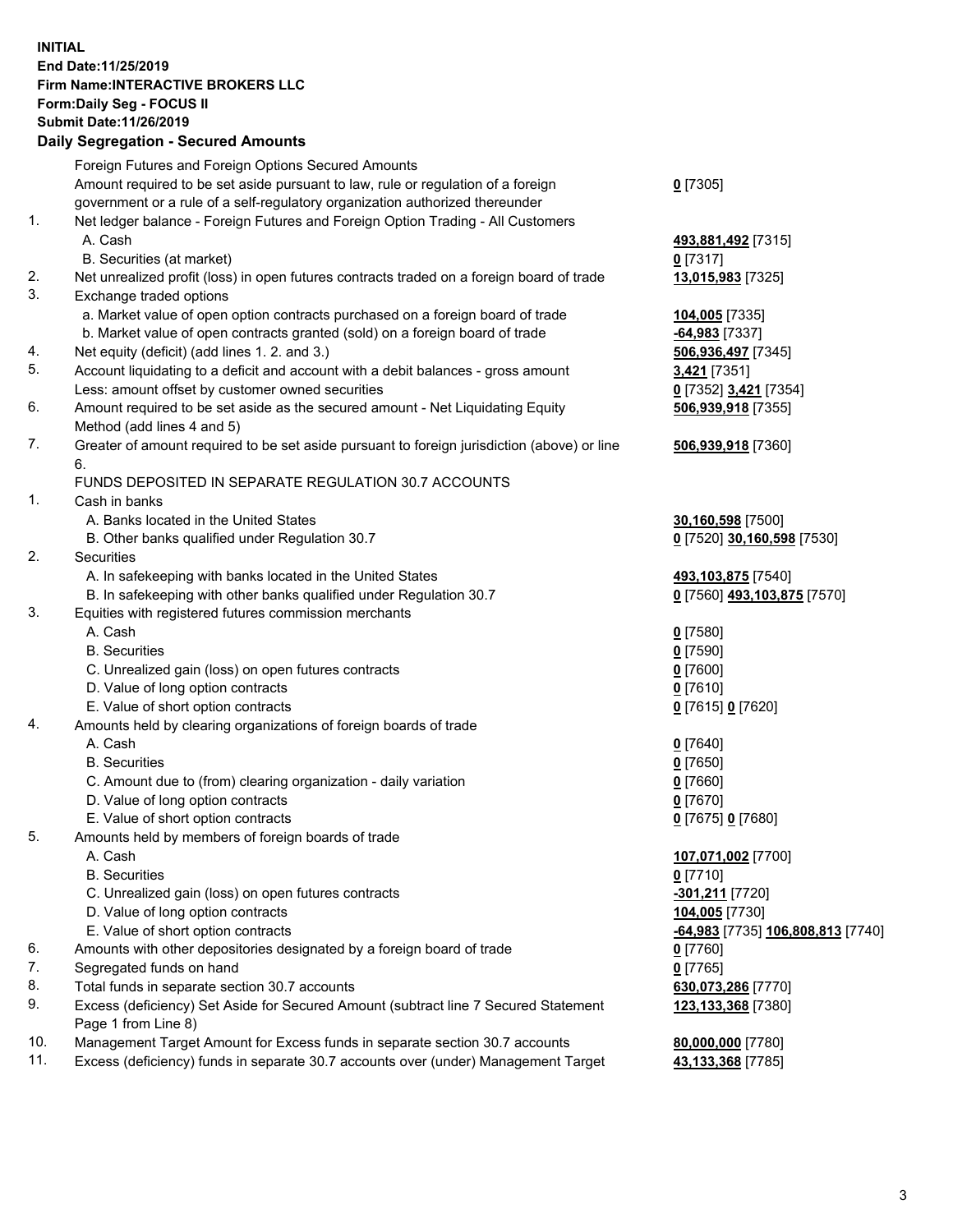**INITIAL End Date:11/25/2019 Firm Name:INTERACTIVE BROKERS LLC Form:Daily Seg - FOCUS II Submit Date:11/26/2019 Daily Segregation - Segregation Statement** SEGREGATION REQUIREMENTS(Section 4d(2) of the CEAct) 1. Net ledger balance A. Cash **4,127,557,389** [7010] B. Securities (at market) **0** [7020] 2. Net unrealized profit (loss) in open futures contracts traded on a contract market **-68,864,823** [7030] 3. Exchange traded options A. Add market value of open option contracts purchased on a contract market **153,003,750** [7032] B. Deduct market value of open option contracts granted (sold) on a contract market **-183,115,022** [7033] 4. Net equity (deficit) (add lines 1, 2 and 3) **4,028,581,294** [7040] 5. Accounts liquidating to a deficit and accounts with debit balances - gross amount **962,089** [7045] Less: amount offset by customer securities **0** [7047] **962,089** [7050] 6. Amount required to be segregated (add lines 4 and 5) **4,029,543,383** [7060] FUNDS IN SEGREGATED ACCOUNTS 7. Deposited in segregated funds bank accounts A. Cash **956,577,326** [7070] B. Securities representing investments of customers' funds (at market) **1,937,203,610** [7080] C. Securities held for particular customers or option customers in lieu of cash (at market) **0** [7090] 8. Margins on deposit with derivatives clearing organizations of contract markets A. Cash **2,910,689** [7100] B. Securities representing investments of customers' funds (at market) **1,363,859,272** [7110] C. Securities held for particular customers or option customers in lieu of cash (at market) **0** [7120] 9. Net settlement from (to) derivatives clearing organizations of contract markets **2,209,333** [7130] 10. Exchange traded options A. Value of open long option contracts **153,436,845** [7132] B. Value of open short option contracts **-183,992,941** [7133] 11. Net equities with other FCMs A. Net liquidating equity **0** [7140] B. Securities representing investments of customers' funds (at market) **0** [7160] C. Securities held for particular customers or option customers in lieu of cash (at market) **0** [7170] 12. Segregated funds on hand **0** [7150] 13. Total amount in segregation (add lines 7 through 12) **4,232,204,134** [7180] 14. Excess (deficiency) funds in segregation (subtract line 6 from line 13) **202,660,751** [7190] 15. Management Target Amount for Excess funds in segregation **155,000,000** [7194] **47,660,751** [7198]

16. Excess (deficiency) funds in segregation over (under) Management Target Amount Excess